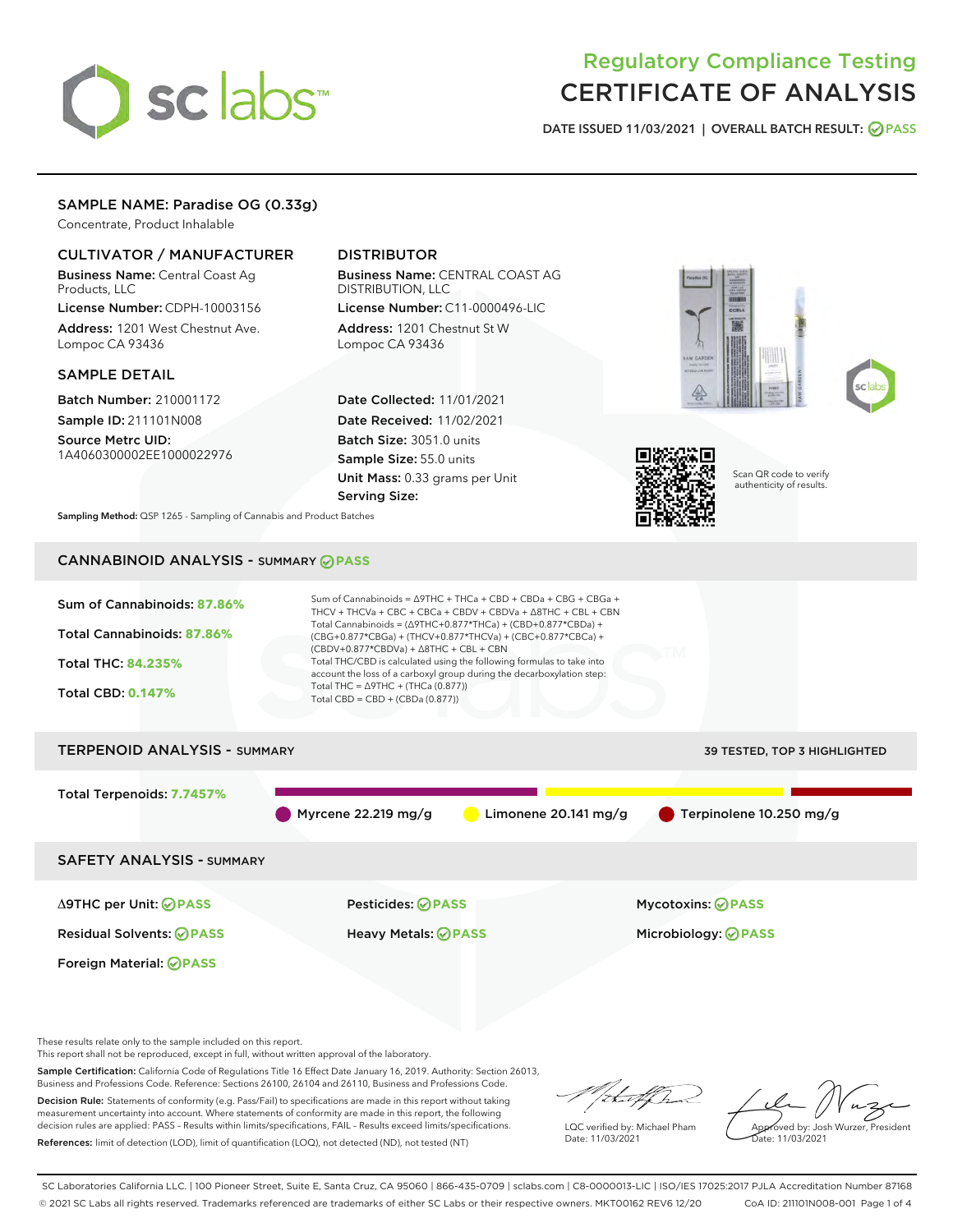



PARADISE OG (0.33G) | DATE ISSUED 11/03/2021 | OVERALL BATCH RESULT:  $\bigcirc$  PASS

#### CANNABINOID TEST RESULTS - 11/02/2021 2 PASS

Tested by high-performance liquid chromatography with diode-array detection (HPLC-DAD). **Method:** QSP 1157 - Analysis of Cannabinoids by HPLC-DAD

#### TOTAL CANNABINOIDS: **87.86%**

Total Cannabinoids (Total THC) + (Total CBD) + (Total CBG) + (Total THCV) + (Total CBC) + (Total CBDV) + ∆8THC + CBL + CBN

TOTAL THC: **84.235%** Total THC (∆9THC+0.877\*THCa)

TOTAL CBD: **0.147%**

Total CBD (CBD+0.877\*CBDa)

TOTAL CBG: 2.248% Total CBG (CBG+0.877\*CBGa)

TOTAL THCV: 0.61% Total THCV (THCV+0.877\*THCVa)

TOTAL CBC: ND Total CBC (CBC+0.877\*CBCa)

TOTAL CBDV: ND Total CBDV (CBDV+0.877\*CBDVa)

| <b>COMPOUND</b>  | LOD/LOQ<br>(mg/g)          | <b>MEASUREMENT</b><br><b>UNCERTAINTY</b><br>(mg/g) | <b>RESULT</b><br>(mg/g) | <b>RESULT</b><br>(%) |
|------------------|----------------------------|----------------------------------------------------|-------------------------|----------------------|
| Δ9THC            | 0.06/0.26                  | ±28.977                                            | 842.35                  | 84.235               |
| <b>CBG</b>       | 0.06/0.19                  | ±0.886                                             | 22.48                   | 2.248                |
| <b>THCV</b>      | 0.1/0.2                    | ±0.30                                              | 6.1                     | 0.61                 |
| <b>CBN</b>       | 0.1/0.3                    | ±0.25                                              | 3.9                     | 0.39                 |
| $\triangle$ 8THC | 0.1/0.4                    | ±0.18                                              | 2.3                     | 0.23                 |
| <b>CBD</b>       | 0.07/0.29                  | ±0.068                                             | 1.47                    | 0.147                |
| <b>THCa</b>      | 0.05/0.14                  | N/A                                                | <b>ND</b>               | <b>ND</b>            |
| <b>THCVa</b>     | 0.07 / 0.20                | N/A                                                | <b>ND</b>               | <b>ND</b>            |
| <b>CBDa</b>      | 0.02/0.19                  | N/A                                                | <b>ND</b>               | <b>ND</b>            |
| <b>CBDV</b>      | 0.04 / 0.15                | N/A                                                | <b>ND</b>               | <b>ND</b>            |
| <b>CBDVa</b>     | 0.03/0.53                  | N/A                                                | <b>ND</b>               | <b>ND</b>            |
| <b>CBGa</b>      | 0.1/0.2                    | N/A                                                | <b>ND</b>               | <b>ND</b>            |
| <b>CBL</b>       | 0.06 / 0.24                | N/A                                                | <b>ND</b>               | <b>ND</b>            |
| <b>CBC</b>       | 0.2 / 0.5                  | N/A                                                | <b>ND</b>               | <b>ND</b>            |
| <b>CBCa</b>      | 0.07 / 0.28                | N/A                                                | <b>ND</b>               | <b>ND</b>            |
|                  | <b>SUM OF CANNABINOIDS</b> |                                                    | 878.6 mg/g              | 87.86%               |

#### **UNIT MASS: 0.33 grams per Unit**

| ∆9THC per Unit                         | 1120 per-package limit | 277.98 mg/unit  | <b>PASS</b> |
|----------------------------------------|------------------------|-----------------|-------------|
| <b>Total THC per Unit</b>              |                        | 277.98 mg/unit  |             |
| <b>CBD per Unit</b>                    |                        | $0.49$ mg/unit  |             |
| <b>Total CBD per Unit</b>              |                        | $0.49$ mg/unit  |             |
| <b>Sum of Cannabinoids</b><br>per Unit |                        | 289.9 mg/unit   |             |
| <b>Total Cannabinoids</b><br>per Unit  |                        | $290.0$ mg/unit |             |

# TERPENOID TEST RESULTS - 11/03/2021

Terpene analysis utilizing gas chromatography-flame ionization detection (GC-FID). **Method:** QSP 1192 - Analysis of Terpenoids by GC-FID

| <b>COMPOUND</b>         | LOD/LOQ<br>(mg/g) | <b>MEASUREMENT</b><br><b>UNCERTAINTY</b><br>(mg/g) | <b>RESULT</b><br>(mg/g)                         | <b>RESULT</b><br>(%) |
|-------------------------|-------------------|----------------------------------------------------|-------------------------------------------------|----------------------|
| Myrcene                 | 0.008 / 0.025     | ±0.2866                                            | 22.219                                          | 2.2219               |
| Limonene                | 0.005 / 0.016     | ±0.2880                                            | 20.141                                          | 2.0141               |
| Terpinolene             | 0.008 / 0.026     | ±0.2101                                            | 10.250                                          | 1.0250               |
| $\upbeta$ Caryophyllene | 0.004 / 0.012     | ±0.2025                                            | 5.689                                           | 0.5689               |
| $\beta$ Pinene          | 0.004 / 0.014     | ±0.0405                                            | 3.523                                           | 0.3523               |
| $\alpha$ Pinene         | 0.005 / 0.017     | ±0.0293                                            | 3.404                                           | 0.3404               |
| Ocimene                 | 0.011 / 0.038     | ±0.0948                                            | 2.953                                           | 0.2953               |
| Linalool                | 0.009 / 0.032     | ±0.0961                                            | 2.528                                           | 0.2528               |
| $\alpha$ Humulene       | 0.009/0.029       | ±0.0464                                            | 1.447                                           | 0.1447               |
| Fenchol                 | 0.010 / 0.034     | ±0.0440                                            | 1.137                                           | 0.1137               |
| Terpineol               | 0.016 / 0.055     | ±0.0637                                            | 1.037                                           | 0.1037               |
| trans-ß-Farnesene       | 0.008 / 0.025     | ±0.0159                                            | 0.447                                           | 0.0447               |
| Camphene                | 0.005 / 0.015     | ±0.0050                                            | 0.433                                           | 0.0433               |
| $\alpha$ Phellandrene   | 0.006 / 0.020     | ±0.0043                                            | 0.315                                           | 0.0315               |
| 3 Carene                | 0.005 / 0.018     | ±0.0041                                            | 0.290                                           | 0.0290               |
| $\alpha$ Terpinene      | 0.005 / 0.017     | ±0.0037                                            | 0.250                                           | 0.0250               |
| Borneol                 | 0.005 / 0.016     | ±0.0086                                            | 0.205                                           | 0.0205               |
| $\gamma$ Terpinene      | 0.006 / 0.018     | ±0.0030                                            | 0.176                                           | 0.0176               |
| Caryophyllene<br>Oxide  | 0.010 / 0.033     | ±0.0077                                            | 0.167                                           | 0.0167               |
| Fenchone                | 0.009 / 0.028     | ±0.0035                                            | 0.121                                           | 0.0121               |
| Guaiol                  | 0.009 / 0.030     | ±0.0053                                            | 0.113                                           | 0.0113               |
| $\alpha$ Bisabolol      | 0.008 / 0.026     | ±0.0050                                            | 0.093                                           | 0.0093               |
| p-Cymene                | 0.005 / 0.016     | ±0.0023                                            | 0.084                                           | 0.0084               |
| Citronellol             | 0.003 / 0.010     | ±0.0040                                            | 0.081                                           | 0.0081               |
| Nerolidol               | 0.009 / 0.028     | ±0.0051                                            | 0.081                                           | 0.0081               |
| Valencene               | 0.009 / 0.030     | ±0.0052                                            | 0.076                                           | 0.0076               |
| Eucalyptol              | 0.006 / 0.018     | ±0.0012                                            | 0.047                                           | 0.0047               |
| Geraniol                | 0.002 / 0.007     | ±0.0020                                            | 0.046                                           | 0.0046               |
| Sabinene Hydrate        | 0.006 / 0.022     | ±0.0015                                            | 0.038                                           | 0.0038               |
| Sabinene                | 0.004 / 0.014     | ±0.0004                                            | 0.033                                           | 0.0033               |
| Nerol                   | 0.003 / 0.011     | ±0.0015                                            | 0.033                                           | 0.0033               |
| <b>Geranyl Acetate</b>  | 0.004 / 0.014     | N/A                                                | <loq< th=""><th><loq< th=""></loq<></th></loq<> | <loq< th=""></loq<>  |
| (-)-Isopulegol          | 0.005 / 0.016     | N/A                                                | <b>ND</b>                                       | ND                   |
| Camphor                 | 0.006 / 0.019     | N/A                                                | ND                                              | ND                   |
| Isoborneol              | 0.004 / 0.012     | N/A                                                | ND                                              | ND                   |
| Menthol                 | 0.008 / 0.025     | N/A                                                | ND                                              | ND                   |
| R-(+)-Pulegone          | 0.003 / 0.011     | N/A                                                | ND                                              | ND                   |
| $\alpha$ Cedrene        | 0.005 / 0.016     | N/A                                                | ND                                              | ND                   |
| Cedrol                  | 0.008 / 0.027     | N/A                                                | ND                                              | ND                   |
| <b>TOTAL TERPENOIDS</b> |                   |                                                    | 77.457 mg/g                                     | 7.7457%              |

SC Laboratories California LLC. | 100 Pioneer Street, Suite E, Santa Cruz, CA 95060 | 866-435-0709 | sclabs.com | C8-0000013-LIC | ISO/IES 17025:2017 PJLA Accreditation Number 87168 © 2021 SC Labs all rights reserved. Trademarks referenced are trademarks of either SC Labs or their respective owners. MKT00162 REV6 12/20 CoA ID: 211101N008-001 Page 2 of 4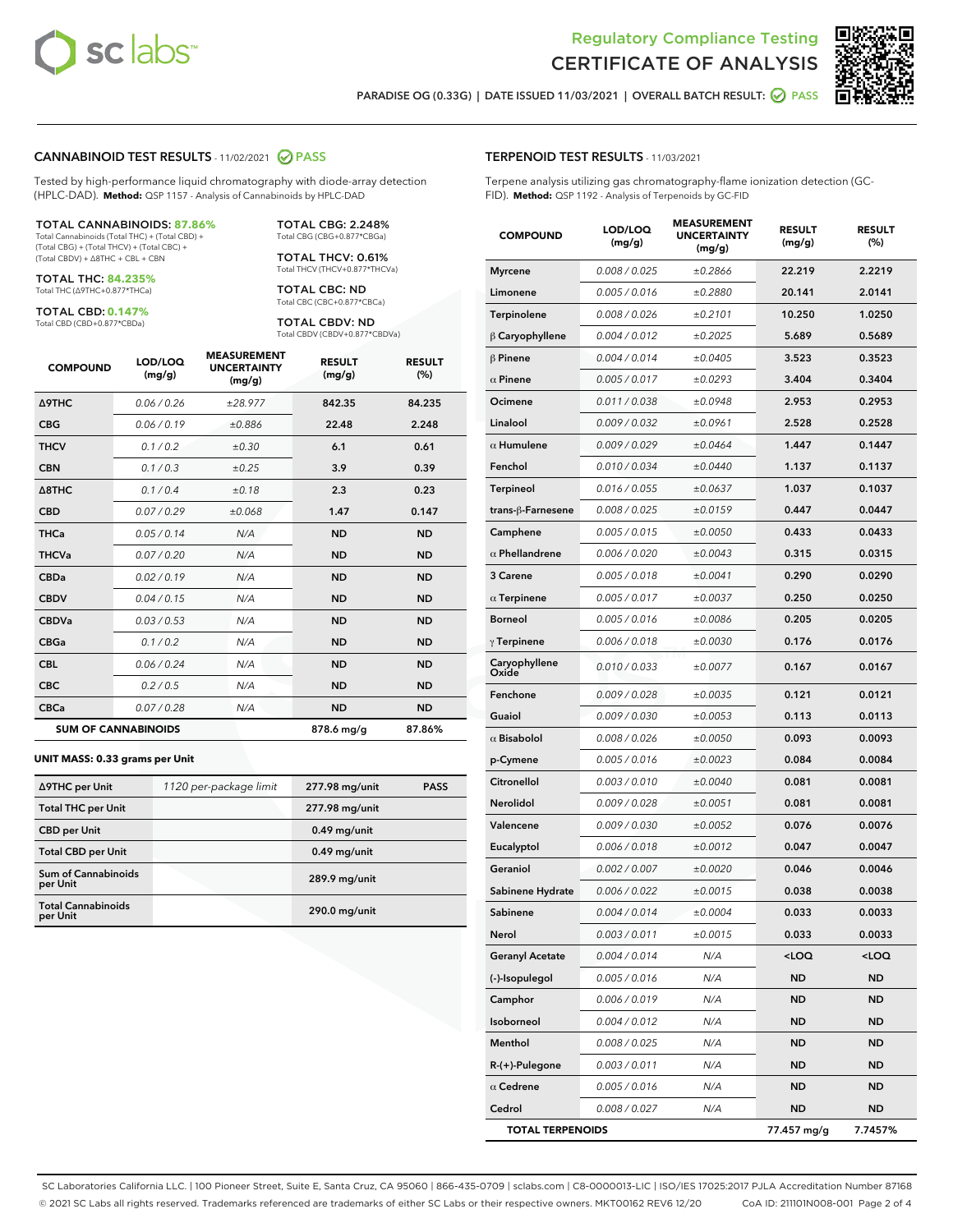



PARADISE OG (0.33G) | DATE ISSUED 11/03/2021 | OVERALL BATCH RESULT:  $\bigcirc$  PASS

# CATEGORY 1 PESTICIDE TEST RESULTS - 11/03/2021 2 PASS

Pesticide and plant growth regulator analysis utilizing high-performance liquid chromatography-mass spectrometry (HPLC-MS) or gas chromatography-mass spectrometry (GC-MS). \*GC-MS utilized where indicated. **Method:** QSP 1212 - Analysis of Pesticides and Mycotoxins by LC-MS or QSP 1213 - Analysis of Pesticides by GC-MS

| <b>COMPOUND</b>             | LOD/LOQ<br>$(\mu g/g)$ | <b>ACTION</b><br><b>LIMIT</b><br>$(\mu g/g)$ | <b>MEASUREMENT</b><br><b>UNCERTAINTY</b><br>$(\mu g/g)$ | <b>RESULT</b><br>$(\mu g/g)$ | <b>RESULT</b> |
|-----------------------------|------------------------|----------------------------------------------|---------------------------------------------------------|------------------------------|---------------|
| Aldicarb                    | 0.03 / 0.08            | $\ge$ LOD                                    | N/A                                                     | <b>ND</b>                    | <b>PASS</b>   |
| Carbofuran                  | 0.02/0.05              | $>$ LOD                                      | N/A                                                     | <b>ND</b>                    | <b>PASS</b>   |
| Chlordane*                  | 0.03 / 0.08            | $\ge$ LOD                                    | N/A                                                     | <b>ND</b>                    | <b>PASS</b>   |
| Chlorfenapyr*               | 0.03/0.10              | $\ge$ LOD                                    | N/A                                                     | <b>ND</b>                    | <b>PASS</b>   |
| Chlorpyrifos                | 0.02 / 0.06            | $\ge$ LOD                                    | N/A                                                     | <b>ND</b>                    | <b>PASS</b>   |
| Coumaphos                   | 0.02 / 0.07            | $>$ LOD                                      | N/A                                                     | <b>ND</b>                    | <b>PASS</b>   |
| Daminozide                  | 0.02 / 0.07            | $\ge$ LOD                                    | N/A                                                     | <b>ND</b>                    | <b>PASS</b>   |
| <b>DDVP</b><br>(Dichlorvos) | 0.03/0.09              | $\ge$ LOD                                    | N/A                                                     | <b>ND</b>                    | <b>PASS</b>   |
| <b>Dimethoate</b>           | 0.03/0.08              | $\ge$ LOD                                    | N/A                                                     | <b>ND</b>                    | <b>PASS</b>   |
| Ethoprop(hos)               | 0.03/0.10              | $\ge$ LOD                                    | N/A                                                     | <b>ND</b>                    | <b>PASS</b>   |
| Etofenprox                  | 0.02/0.06              | $>$ LOD                                      | N/A                                                     | <b>ND</b>                    | <b>PASS</b>   |
| Fenoxycarb                  | 0.03 / 0.08            | $\ge$ LOD                                    | N/A                                                     | <b>ND</b>                    | <b>PASS</b>   |
| Fipronil                    | 0.03 / 0.08            | $>$ LOD                                      | N/A                                                     | <b>ND</b>                    | <b>PASS</b>   |
| Imazalil                    | 0.02 / 0.06            | $\ge$ LOD                                    | N/A                                                     | <b>ND</b>                    | <b>PASS</b>   |
| Methiocarb                  | 0.02 / 0.07            | $\ge$ LOD                                    | N/A                                                     | <b>ND</b>                    | <b>PASS</b>   |
| Methyl<br>parathion         | 0.03/0.10              | $\ge$ LOD                                    | N/A                                                     | <b>ND</b>                    | <b>PASS</b>   |
| <b>Mevinphos</b>            | 0.03/0.09              | $>$ LOD                                      | N/A                                                     | <b>ND</b>                    | <b>PASS</b>   |
| Paclobutrazol               | 0.02 / 0.05            | $\ge$ LOD                                    | N/A                                                     | <b>ND</b>                    | <b>PASS</b>   |
| Propoxur                    | 0.03 / 0.09            | $\ge$ LOD                                    | N/A                                                     | <b>ND</b>                    | <b>PASS</b>   |
| Spiroxamine                 | 0.03 / 0.08            | $\ge$ LOD                                    | N/A                                                     | <b>ND</b>                    | <b>PASS</b>   |
| <b>Thiacloprid</b>          | 0.03/0.10              | $\ge$ LOD                                    | N/A                                                     | <b>ND</b>                    | <b>PASS</b>   |

#### CATEGORY 2 PESTICIDE TEST RESULTS - 11/03/2021 @ PASS

| <b>COMPOUND</b>          | LOD/LOO<br>$(\mu g/g)$ | <b>ACTION</b><br>LIMIT<br>$(\mu g/g)$ | <b>MEASUREMENT</b><br><b>UNCERTAINTY</b><br>$(\mu g/g)$ | <b>RESULT</b><br>$(\mu g/g)$ | <b>RESULT</b> |
|--------------------------|------------------------|---------------------------------------|---------------------------------------------------------|------------------------------|---------------|
| Abamectin                | 0.03/0.10              | 0.1                                   | N/A                                                     | <b>ND</b>                    | <b>PASS</b>   |
| Acephate                 | 0.02/0.07              | 0.1                                   | N/A                                                     | <b>ND</b>                    | <b>PASS</b>   |
| Acequinocyl              | 0.02/0.07              | 0.1                                   | N/A                                                     | <b>ND</b>                    | <b>PASS</b>   |
| Acetamiprid              | 0.02/0.05              | 0.1                                   | N/A                                                     | <b>ND</b>                    | <b>PASS</b>   |
| Azoxystrobin             | 0.02/0.07              | 0.1                                   | N/A                                                     | <b>ND</b>                    | <b>PASS</b>   |
| <b>Bifenazate</b>        | 0.01/0.04              | 0.1                                   | N/A                                                     | <b>ND</b>                    | <b>PASS</b>   |
| <b>Bifenthrin</b>        | 0.02 / 0.05            | 3                                     | N/A                                                     | <b>ND</b>                    | <b>PASS</b>   |
| <b>Boscalid</b>          | 0.03/0.09              | 0.1                                   | N/A                                                     | <b>ND</b>                    | <b>PASS</b>   |
| Captan                   | 0.19/0.57              | 0.7                                   | N/A                                                     | <b>ND</b>                    | <b>PASS</b>   |
| Carbaryl                 | 0.02/0.06              | 0.5                                   | N/A                                                     | <b>ND</b>                    | <b>PASS</b>   |
| Chlorantranilip-<br>role | 0.04/0.12              | 10                                    | N/A                                                     | <b>ND</b>                    | <b>PASS</b>   |
| Clofentezine             | 0.03/0.09              | 0.1                                   | N/A                                                     | <b>ND</b>                    | <b>PASS</b>   |

#### CATEGORY 2 PESTICIDE TEST RESULTS - 11/03/2021 continued

| <b>COMPOUND</b>               | LOD/LOQ<br>(µg/g) | <b>ACTION</b><br><b>LIMIT</b><br>(µg/g) | <b>MEASUREMENT</b><br><b>UNCERTAINTY</b><br>(µg/g) | <b>RESULT</b><br>(µg/g) | <b>RESULT</b> |
|-------------------------------|-------------------|-----------------------------------------|----------------------------------------------------|-------------------------|---------------|
| Cyfluthrin                    | 0.12 / 0.38       | $\overline{c}$                          | N/A                                                | <b>ND</b>               | <b>PASS</b>   |
| Cypermethrin                  | 0.11 / 0.32       | 1                                       | N/A                                                | <b>ND</b>               | <b>PASS</b>   |
| Diazinon                      | 0.02 / 0.05       | 0.1                                     | N/A                                                | <b>ND</b>               | <b>PASS</b>   |
| Dimethomorph                  | 0.03 / 0.09       | $\overline{2}$                          | N/A                                                | <b>ND</b>               | <b>PASS</b>   |
| Etoxazole                     | 0.02 / 0.06       | 0.1                                     | N/A                                                | <b>ND</b>               | <b>PASS</b>   |
| Fenhexamid                    | 0.03 / 0.09       | 0.1                                     | N/A                                                | ND                      | <b>PASS</b>   |
| Fenpyroximate                 | 0.02 / 0.06       | 0.1                                     | N/A                                                | ND                      | <b>PASS</b>   |
| Flonicamid                    | 0.03 / 0.10       | 0.1                                     | N/A                                                | ND                      | <b>PASS</b>   |
| Fludioxonil                   | 0.03 / 0.10       | 0.1                                     | N/A                                                | ND                      | <b>PASS</b>   |
| Hexythiazox                   | 0.02 / 0.07       | 0.1                                     | N/A                                                | <b>ND</b>               | <b>PASS</b>   |
| Imidacloprid                  | 0.04 / 0.11       | 5                                       | N/A                                                | <b>ND</b>               | <b>PASS</b>   |
| Kresoxim-methyl               | 0.02 / 0.07       | 0.1                                     | N/A                                                | ND                      | <b>PASS</b>   |
| Malathion                     | 0.03 / 0.09       | 0.5                                     | N/A                                                | <b>ND</b>               | <b>PASS</b>   |
| Metalaxyl                     | 0.02 / 0.07       | $\overline{c}$                          | N/A                                                | <b>ND</b>               | <b>PASS</b>   |
| Methomyl                      | 0.03 / 0.10       | $\mathbf{1}$                            | N/A                                                | <b>ND</b>               | <b>PASS</b>   |
| Myclobutanil                  | 0.03 / 0.09       | 0.1                                     | N/A                                                | ND                      | <b>PASS</b>   |
| Naled                         | 0.02 / 0.07       | 0.1                                     | N/A                                                | ND                      | <b>PASS</b>   |
| Oxamyl                        | 0.04 / 0.11       | 0.5                                     | N/A                                                | <b>ND</b>               | <b>PASS</b>   |
| Pentachloronitro-<br>benzene* | 0.03/0.09         | 0.1                                     | N/A                                                | ND                      | <b>PASS</b>   |
| Permethrin                    | 0.04 / 0.12       | 0.5                                     | N/A                                                | ND                      | <b>PASS</b>   |
| Phosmet                       | 0.03 / 0.10       | 0.1                                     | N/A                                                | <b>ND</b>               | <b>PASS</b>   |
| Piperonylbu-<br>toxide        | 0.02 / 0.07       | 3                                       | N/A                                                | ND                      | <b>PASS</b>   |
| Prallethrin                   | 0.03 / 0.08       | 0.1                                     | N/A                                                | ND                      | <b>PASS</b>   |
| Propiconazole                 | 0.02 / 0.07       | 0.1                                     | N/A                                                | ND                      | <b>PASS</b>   |
| Pyrethrins                    | 0.04 / 0.12       | 0.5                                     | N/A                                                | ND                      | <b>PASS</b>   |
| Pyridaben                     | 0.02 / 0.07       | 0.1                                     | N/A                                                | ND                      | <b>PASS</b>   |
| Spinetoram                    | 0.02 / 0.07       | 0.1                                     | N/A                                                | ND                      | <b>PASS</b>   |
| Spinosad                      | 0.02 / 0.07       | 0.1                                     | N/A                                                | <b>ND</b>               | <b>PASS</b>   |
| Spiromesifen                  | 0.02 / 0.05       | 0.1                                     | N/A                                                | ND                      | <b>PASS</b>   |
| Spirotetramat                 | 0.02 / 0.06       | 0.1                                     | N/A                                                | ND                      | <b>PASS</b>   |
| Tebuconazole                  | 0.02 / 0.07       | 0.1                                     | N/A                                                | ND                      | <b>PASS</b>   |
| Thiamethoxam                  | 0.03 / 0.10       | 5                                       | N/A                                                | ND                      | <b>PASS</b>   |
| Trifloxystrobin               | 0.03 / 0.08       | 0.1                                     | N/A                                                | <b>ND</b>               | <b>PASS</b>   |

SC Laboratories California LLC. | 100 Pioneer Street, Suite E, Santa Cruz, CA 95060 | 866-435-0709 | sclabs.com | C8-0000013-LIC | ISO/IES 17025:2017 PJLA Accreditation Number 87168 © 2021 SC Labs all rights reserved. Trademarks referenced are trademarks of either SC Labs or their respective owners. MKT00162 REV6 12/20 CoA ID: 211101N008-001 Page 3 of 4